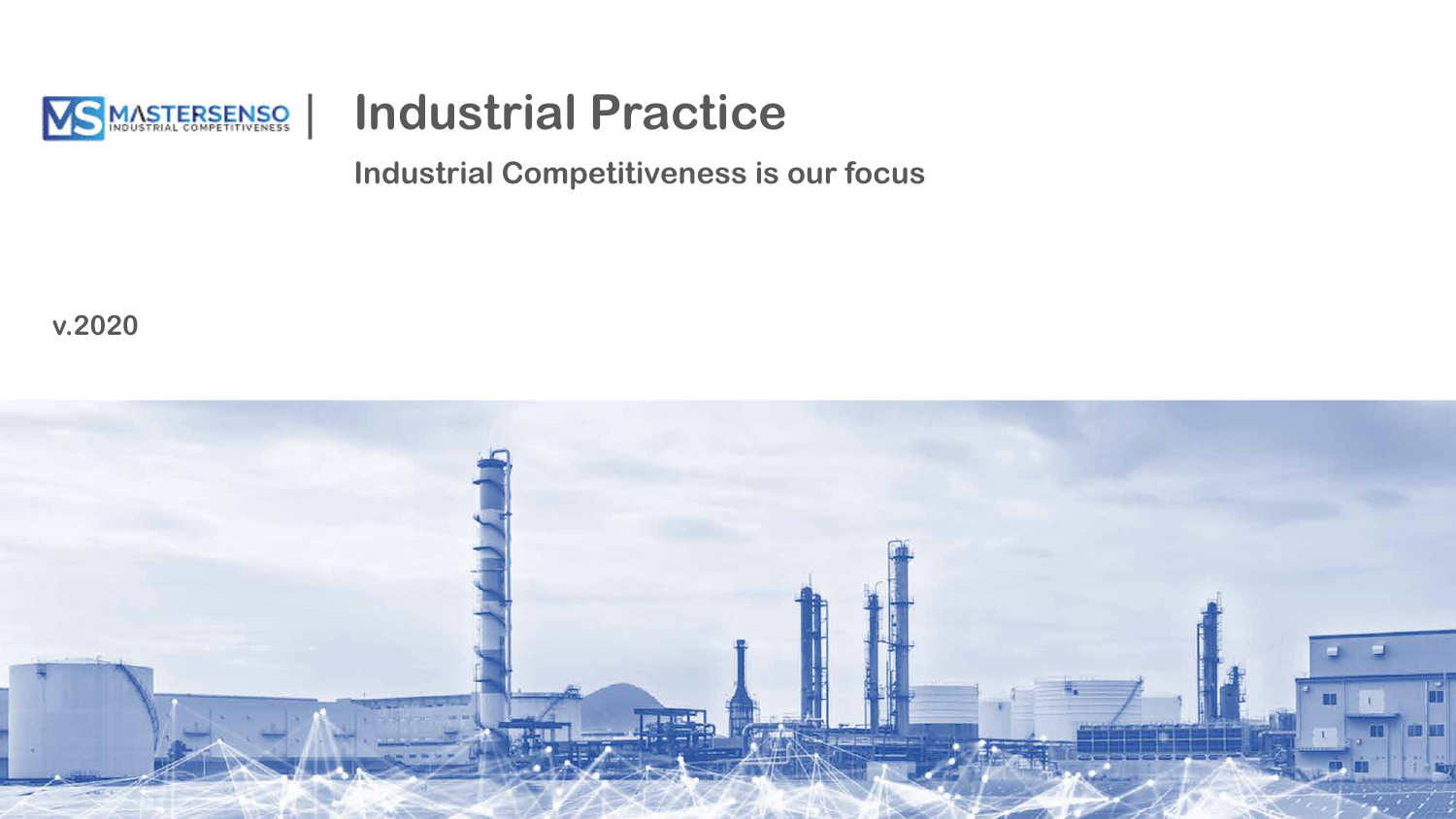## **Industrial Practice – Results Optimization Programs**



#### **Fast Track: Enhancing Results Today**

- **1. Management Priorities and Action Tracking;**
- **2. Commercial and Operational Excellence;**
- **3. Investment Optimization;**
- **4. BSC and Performance Teams.**

**Longevity: Assuring Results**

- **1. Longevity RoadMap;**
- **2. New Business Development and Mkt Growth;**
- **3. Mergers & Acquisitions;**
- **4. Capital Structuring.**

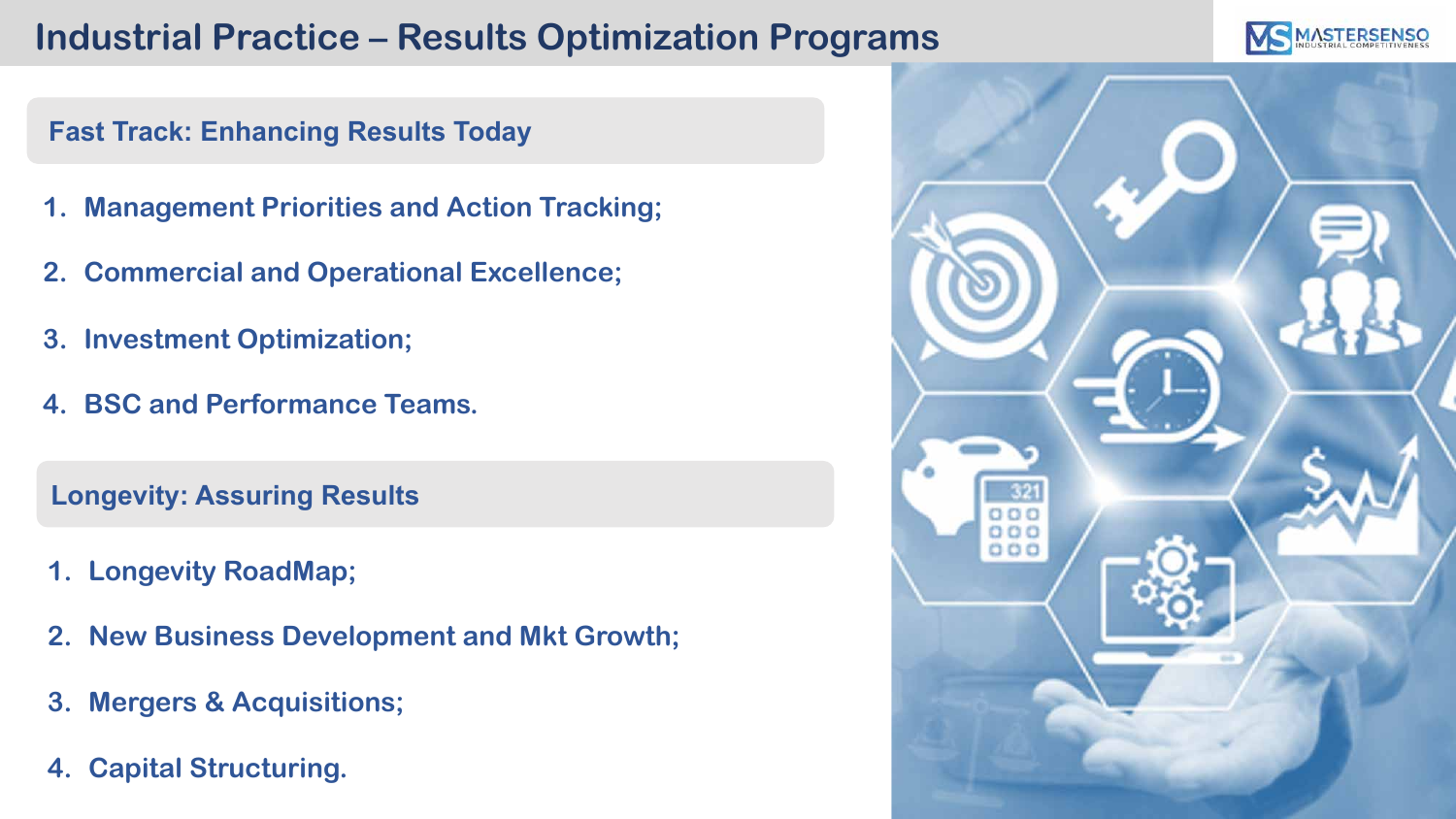#### **Enhancing Results Today**





A Fast-Track Savings Pipeline organization

Supply-Chain Energy Credits&Taxes

process resources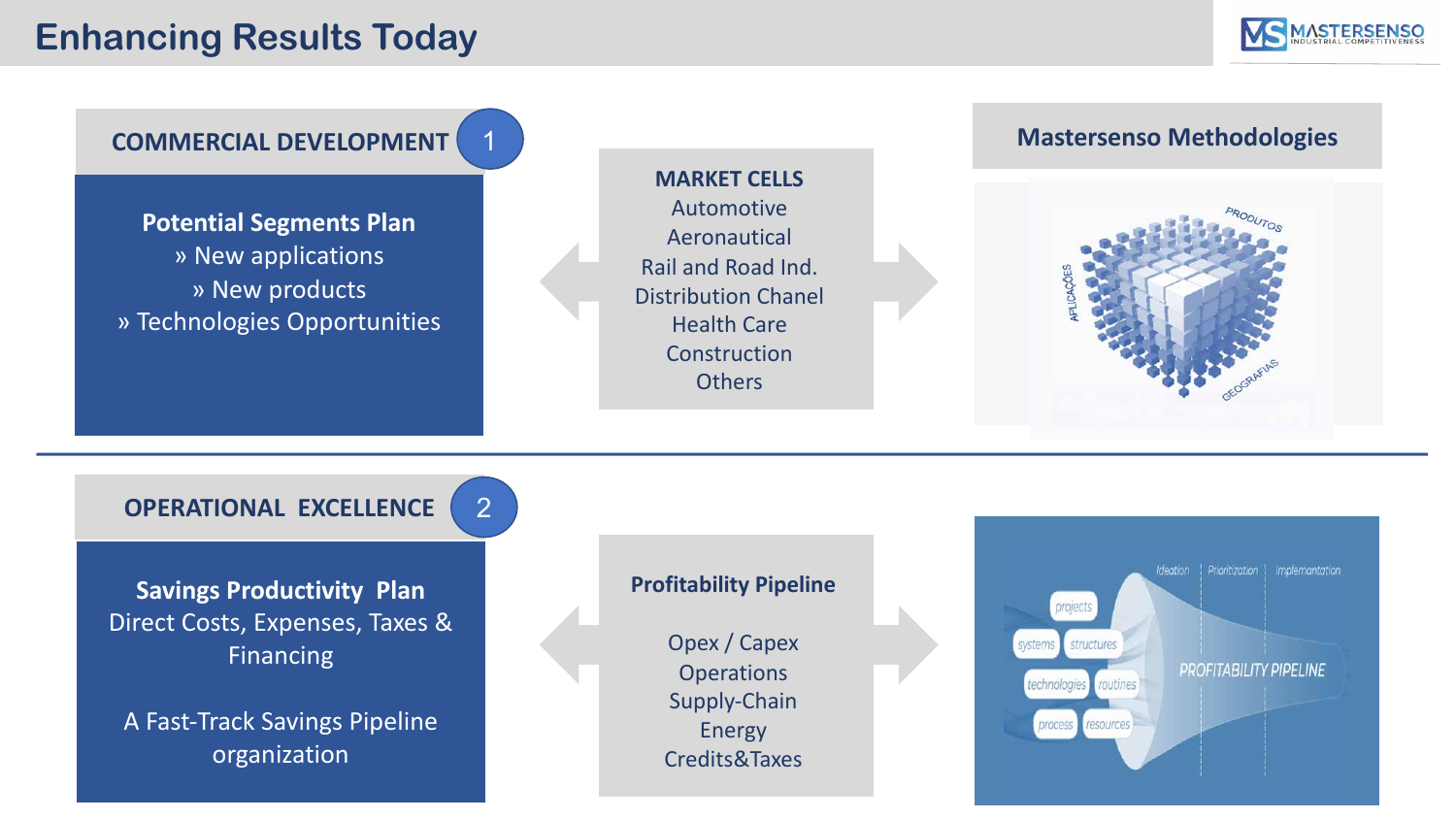### **Longevity: Assuring Results**

**Longevity Radar identifies the relevant causes that impacts your business in coming future, through a 4 dimensions and three scales time matrix, allowing to prioritize your business imperatives and quick wins. This methodology promotes an strategical thinking for the Direction team focused on actions track.**



Circular Economy Advanced Manuf.&Prod Services Driven Agile Tech Governance Blended Finance **Block Chain** 

**Ethical Claims Tolerance Priority** Sustainability Inequality Reduction Impacts of Social Media



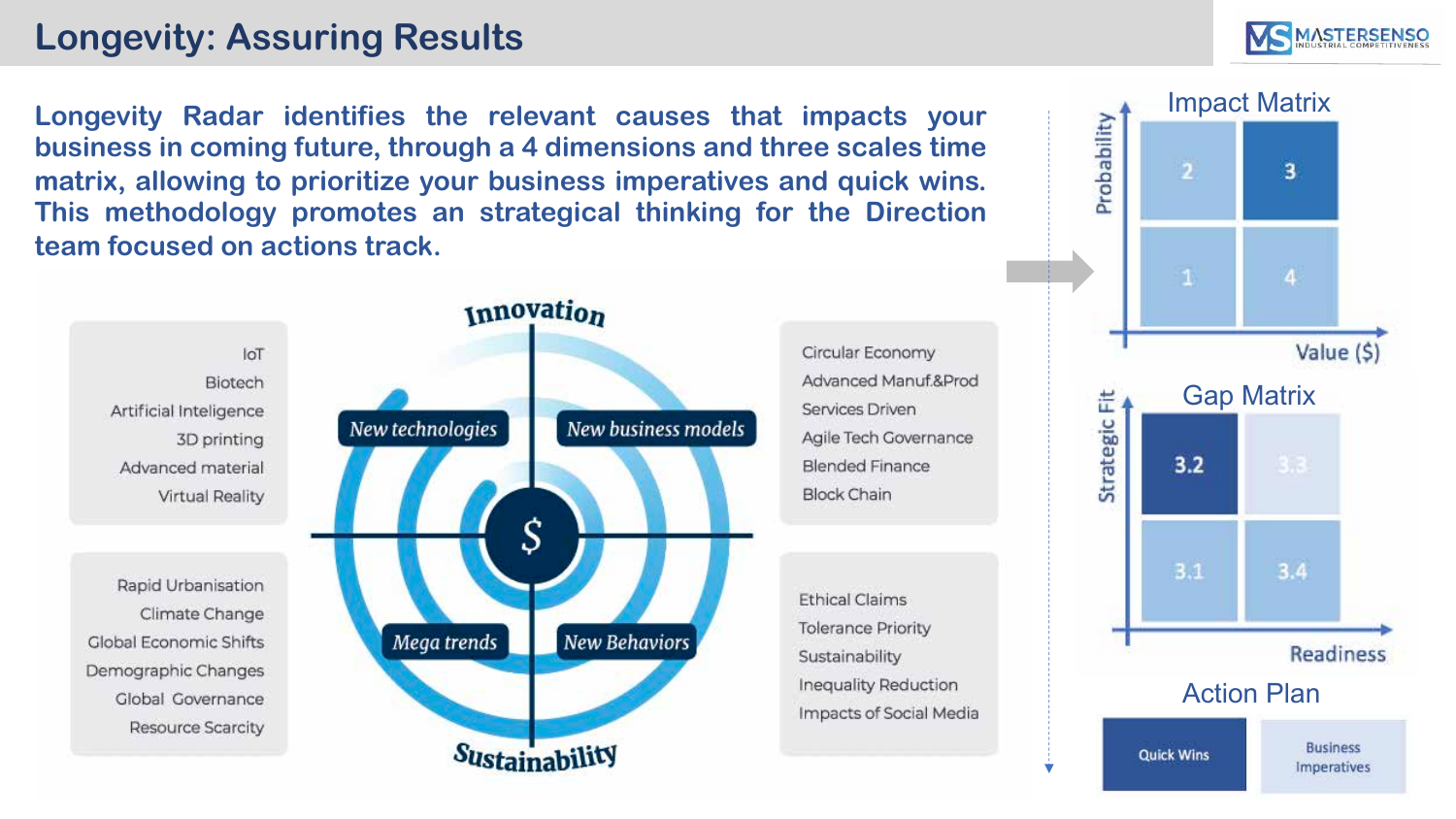### **Mastersenso Differentials**

- **1. Know-how e Seniority;**
- **2. Taylored Methodologies and Mentoring through the entire project;**
- **3. Project Team fully integrated to customers for performance and quick implementation;**
- **4. Savings culture is focus;**
- **5. Wide Network of specialists allowing work scope variation**
- **6. Contractual flexibility to end consultancy after each individual phase;**
- **7. Customers visits to add value to company image and develop customer-orientation culture.**